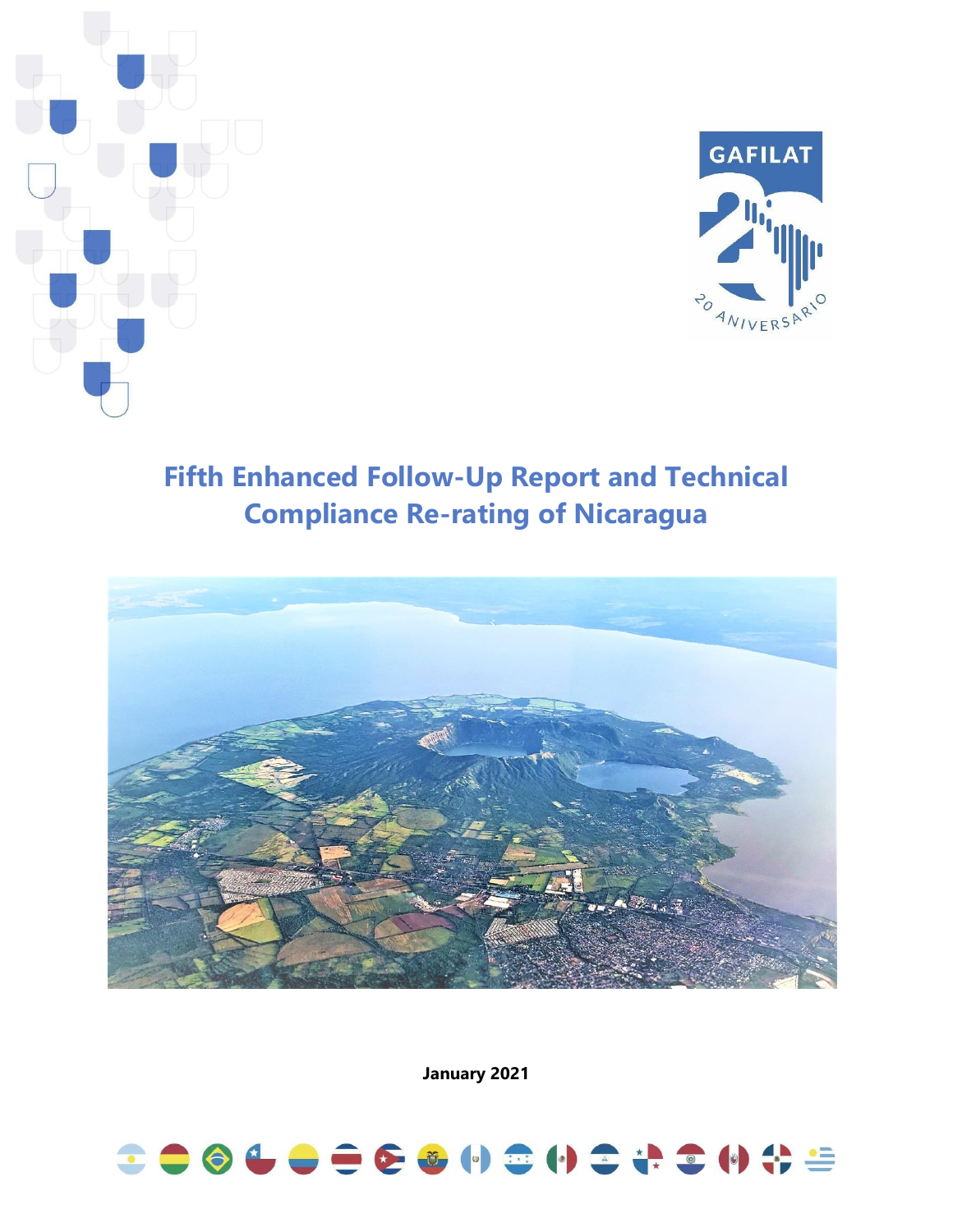



This Report was adopted by the XLII GAFILAT Plenary Meeting, held virtually on December 3, 2020.

Citing reference:

GAFILAT (2021) – Fifth Enhanced Follow-up Report and Technical Compliance Re-Rating of **Nicaragua** 

© 2021 GAFILAT. All rights reserved. No reproduction or translation of this publication may be made without prior written permission. Applications for such permission, for all or part of this publication, should be made to the GAFILAT Secretariat at the following address: Florida 939 - 10º A - C1005AAS - Buenos Aires – Telephone (+54-11) 5252-9292; e-mail: [contacto@gafilat.org.](mailto:contacto@gafilat.org)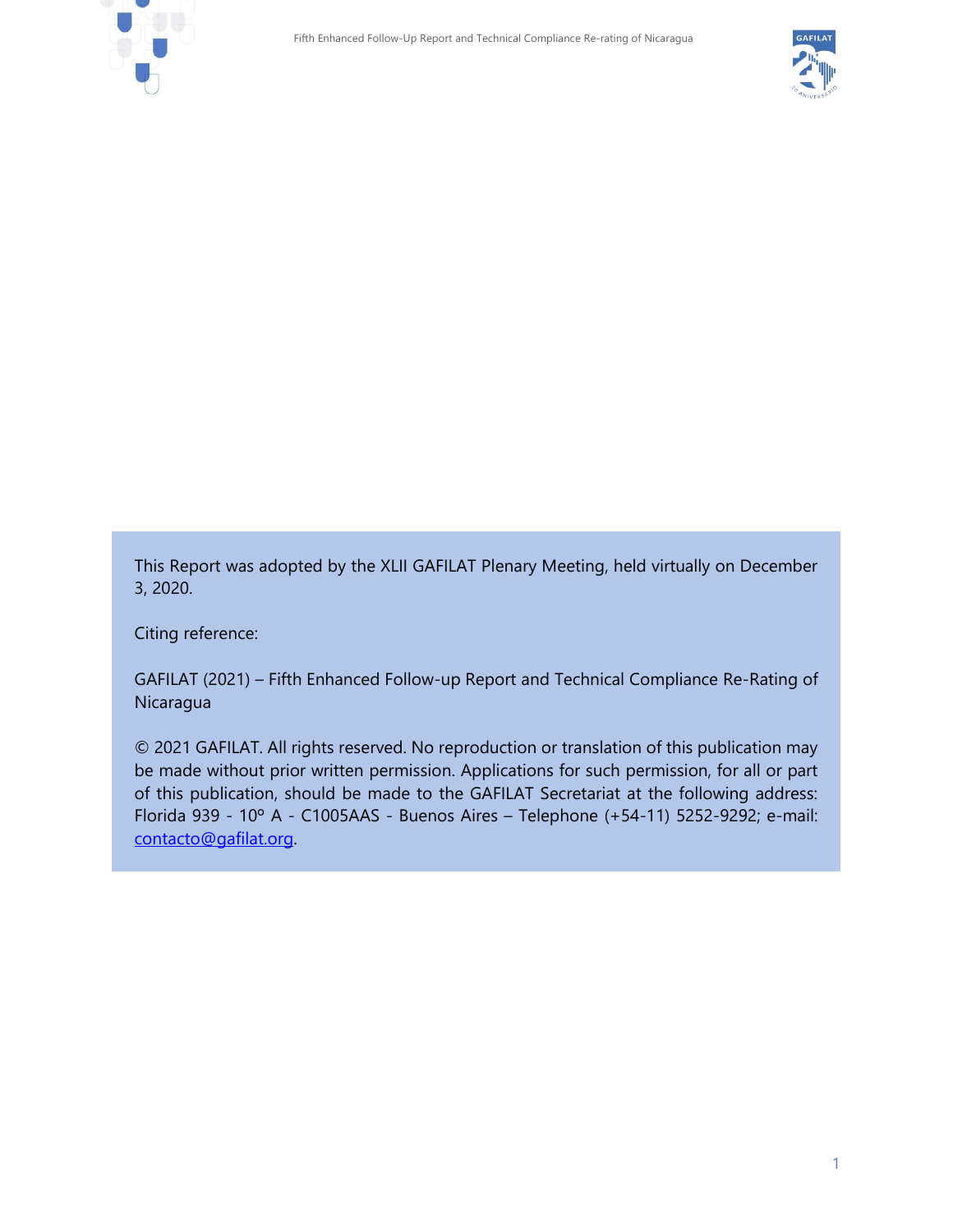



### *NICARAGUA: FIFTH ENHANCED FOLLOW-UP REPORT*

### **I. INTRODUCTION**

1. In accordance with GAFILAT's Fourth Round procedures, Nicaragua's Mutual Evaluation Report (MER) was adopted in July 2017. This follow-up report analyses the progress made by Nicaragua in addressing the technical compliance deficiencies identified in its MER. New ratings are granted when sufficient progress is observed. Overall, the expectation is that countries have addressed most, if not all, technical compliance deficiencies before the end of the third year since the adoption of their MER. This report does not address Nicaragua's progress in improving its effectiveness. A subsequent follow-up evaluation will analyse the progress made on effectiveness, which may eventually result in a new rating of the Immediate Outcomes.

### **II. FINDINGS OF THE MUTUAL EVALUATION REPORT**

2. In terms of Technical Compliance, the MER—and later the Fourth Enhanced Follow-Up Report—rated Nicaragua as follows:

| Table 1. Technical Comphance Kathlys, December 2015 |             |             |             |             |             |             |             |             |             |  |  |
|-----------------------------------------------------|-------------|-------------|-------------|-------------|-------------|-------------|-------------|-------------|-------------|--|--|
| R.1                                                 | R.2         | R.3         | R.4         | <b>R.5</b>  | <b>R.6</b>  | <b>R.7</b>  | <b>R.8</b>  | <b>R.9</b>  | <b>R.10</b> |  |  |
| PC                                                  | LC          | LC          | LC          | LC          | LC          | LC          | LC          | LC          |             |  |  |
| R.11                                                | R.12        | R.13        | R.14        | <b>R.15</b> | R.16        | R.17        | <b>R.18</b> | R.19        | <b>R.20</b> |  |  |
|                                                     |             |             | PC.         | PC          | LC          | LC          | LC          | LC          | LC          |  |  |
| <b>R.21</b>                                         | <b>R.22</b> | <b>R.23</b> | <b>R.24</b> | <b>R.25</b> | <b>R.26</b> | <b>R.27</b> | <b>R.28</b> | <b>R.29</b> | <b>R.30</b> |  |  |
| LC                                                  | LC          | LC          | PC.         | LC          | LC          | LC          |             |             |             |  |  |
| <b>R.31</b>                                         | <b>R.32</b> | <b>R.33</b> | R.34        | <b>R.35</b> | R.36        | <b>R.37</b> | <b>R.38</b> | <b>R.39</b> | <b>R.40</b> |  |  |
| LC                                                  | LC          | LC.         | LC          | PC          | LC          | LC          | LC          | LC          | LC          |  |  |

#### **Table 1. Technical Compliance Ratings, December 2019**

*Note:* There are four possible levels of technical compliance: Compliant (C), Largely Compliant (LC), Partially Compliant (PC) and Non-Compliant (NC).

Sources: i) Mutual Evaluation Report of Nicaragua, [http://gafilat.org/index.php/es/biblioteca](http://gafilat.org/index.php/es/biblioteca-virtual/miembros/nicaragua/evaluaciones-mutuas-11/1251-informe-de-evaluacion-mutua-de-la-cuarta-ronda-de-nicaragua/file)[virtual/miembros/nicaragua/evaluaciones-mutuas-11/1251-informe-de-evaluacion-mutua-de-la](http://gafilat.org/index.php/es/biblioteca-virtual/miembros/nicaragua/evaluaciones-mutuas-11/1251-informe-de-evaluacion-mutua-de-la-cuarta-ronda-de-nicaragua/file)[cuarta-ronda-de-nicaragua/file](http://gafilat.org/index.php/es/biblioteca-virtual/miembros/nicaragua/evaluaciones-mutuas-11/1251-informe-de-evaluacion-mutua-de-la-cuarta-ronda-de-nicaragua/file)

ii) Fourth Enhanced Follow-Up Report of Nicaragua, [https://www.gafilat.org/index.php/es/biblioteca](https://www.gafilat.org/index.php/es/biblioteca-virtual/miembros/nicaragua/informes-de-seguimiento-11/3745-cuarto-informe-de-seguimiento-intensificado-de-nicaragua/file)[virtual/miembros/nicaragua/informes-de-seguimiento-11/3745-cuarto-informe-de-seguimiento](https://www.gafilat.org/index.php/es/biblioteca-virtual/miembros/nicaragua/informes-de-seguimiento-11/3745-cuarto-informe-de-seguimiento-intensificado-de-nicaragua/file)[intensificado-de-nicaragua/file](https://www.gafilat.org/index.php/es/biblioteca-virtual/miembros/nicaragua/informes-de-seguimiento-11/3745-cuarto-informe-de-seguimiento-intensificado-de-nicaragua/file)

3. Considering the results of the MER, GAFILAT placed Nicaragua under the enhanced followup process.<sup>1</sup> The Executive Secretariat of GAFILAT evaluated Nicaragua's request for a new

<sup>1</sup> The regular follow-up is the default monitoring mechanism for all countries. The enhanced follow-up process is based on the FATF traditional policy that approaches members with significant (technical compliance or effectiveness) deficiencies in their AML/CFT systems, and it involves a more enhanced follow-up process.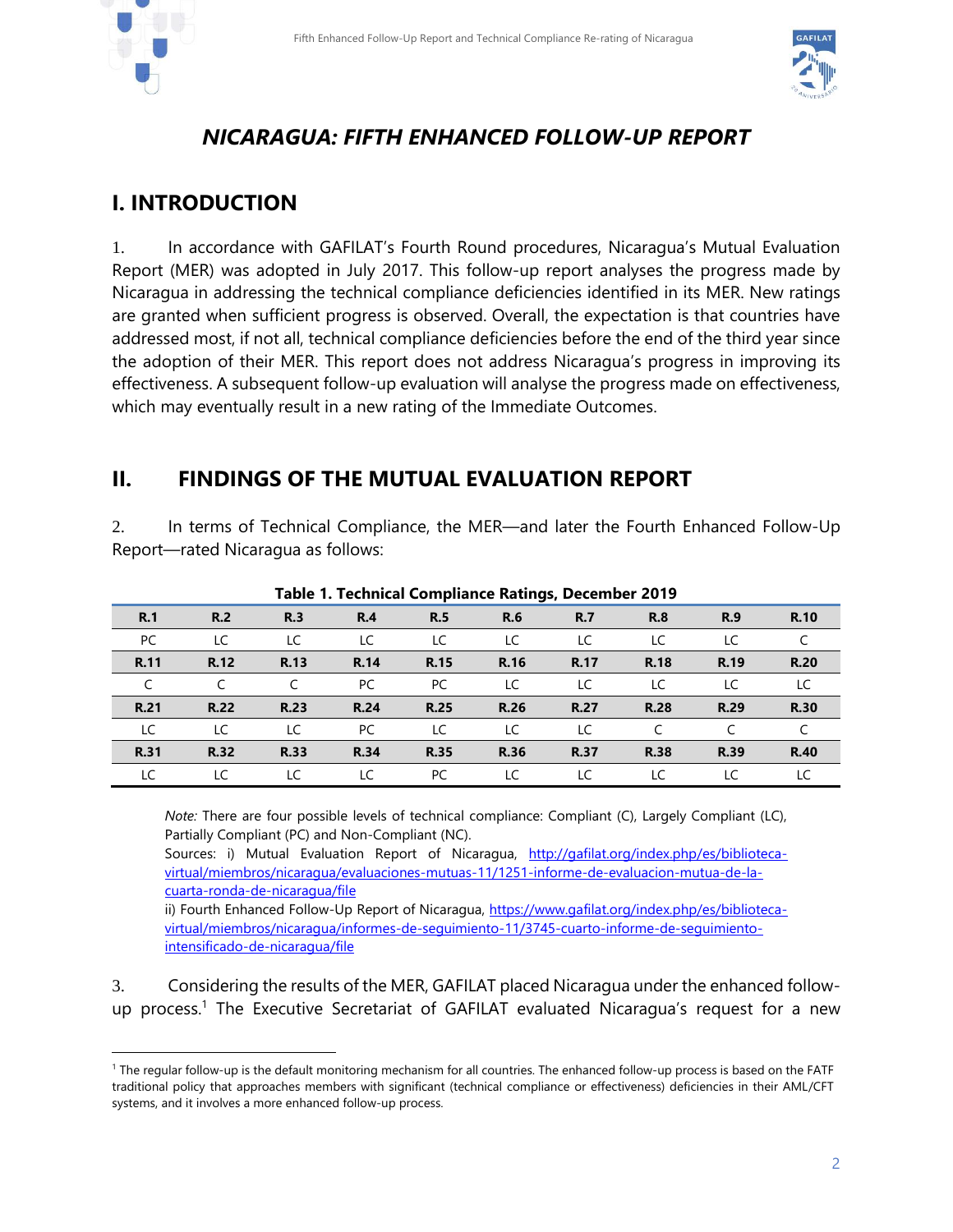



technical compliance rating and prepared this report. The request for re-rating was submitted by the country on February 19, 2020, and was accompanied by the necessary supporting documentation within the time limits set out in the procedures.

4. Section III of this report summarises Nicaragua's progress in improving technical compliance. Section IV presents the conclusion and a table showing which Recommendations were re-rated.

# **III. OVERVIEW OF THE PROGRESS MADE TO IMPROVE TECHNICAL COMPLIANCE**

5. This section summarises Nicaragua's progress in improving its technical compliance by addressing the technical compliance deficiencies identified in the MER.

### *3.1. Progress in addressing technical compliance deficiencies identified in the MER*

6. Nicaragua has made progress in addressing its technical compliance deficiencies identified in the MER in relation to the following Recommendations:

- Recommendation 14, originally rated PC
- Recommendation 35, originally rated PC

7. As a result of this progress, Nicaragua was re-rated in relation to Recommendations 14 and 35.

# **Recommendation 14 – Money or Value Transfer Services (MVTS) (originally rated PC – re-rated LC)**

#### **a. Criterion 14.2:**

8. In relation to **criterion 14.2**, Nicaragua's Second Enhanced Follow-Up Report identifies the following deficiencies to be addressed:

- *i. Determine the actions to be taken for the identification of natural or legal persons that provide remittance services.*
- *ii. Determine the types of sanctions to be applied by the Central Bank in the event of non-compliance with registration obligations by natural or legal persons.*
- 9. On this basis, the actions implemented to address these deficiencies are analysed below.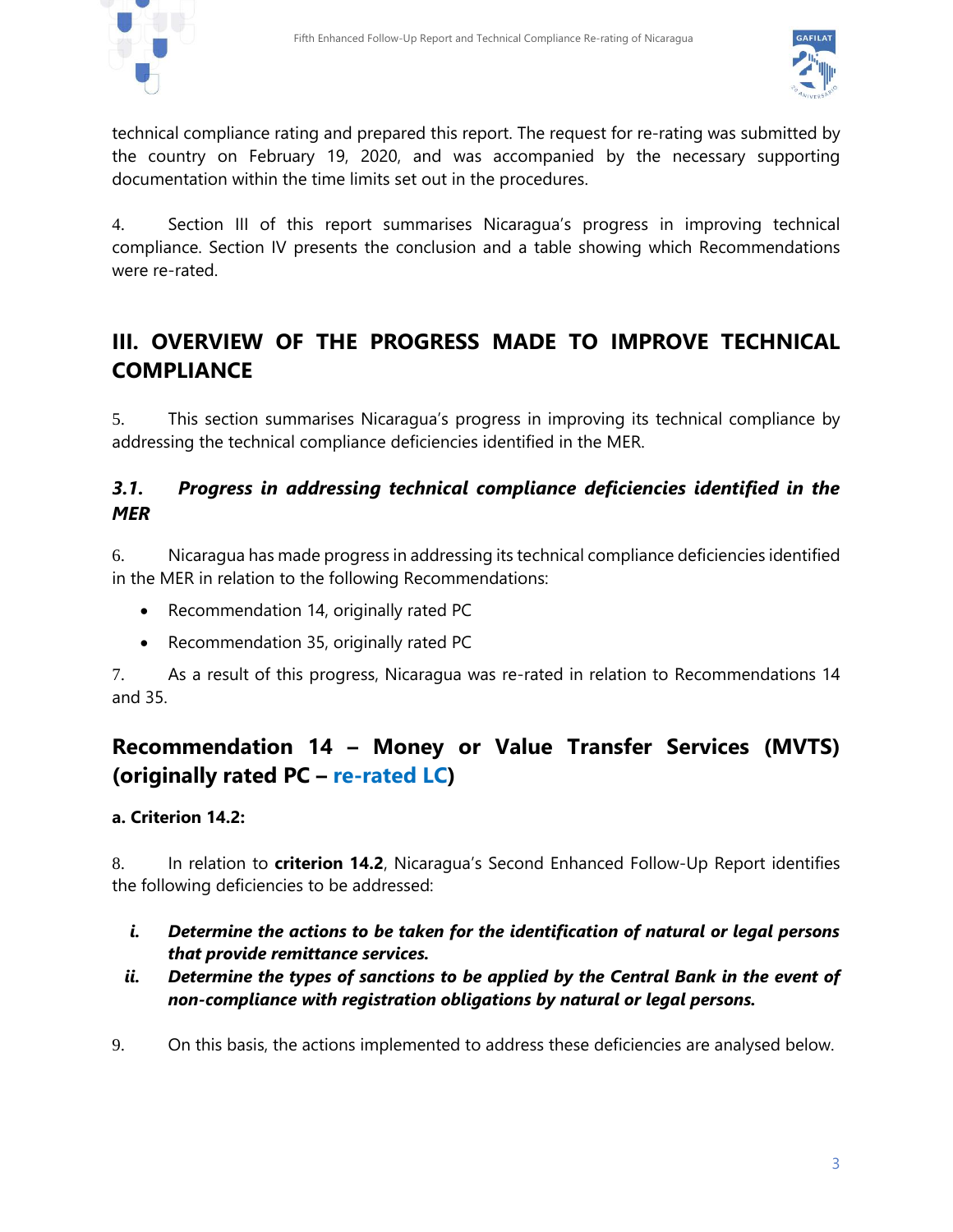



#### *(i) Actions to be taken for the identification of natural or legal persons that provide remittance services and are not registered.*

10. Nicaragua is implementing measures to ensure the identification of those who provide remittance services without registration.

11. Firstly, under the regulations indicated in item (ii), Nicaragua strengthened the sanctioning regime for those who provide remittance services but are not registered with the Central Bank of Nicaragua (BCN) or the Financial Analysis Unit (UAF). This increases the incentive for informal agents to regularise their registration.

12. Secondly, through UAF Resolutions No. UAF-N-019-2019 and UAF-N-020-2019 it is provided that, in the case of the reporting institutions (RIs) that have another RI as a customer, they must verify through the UAF's electronic platform that the latter is registered in the RI Registry. This verification should be conducted before initiating the business relationship or service, or executing the required operation; moreover, the information on the customer who is a RI must be updated when necessary (Articles 17 and 12, respectively).

13. In this way, Nicaragua strengthened the identification of those who provide remittance services, since they must necessarily register with the UAF to operate through the financial system, or to carry out transactions that require the intervention of a DNFBP.

14. Thirdly, the UAF keeps an updated list of registered RIs, which also covers remittance service providers, and is available at the following link: https://www.rso.uaf.gob.ni/SOListado/#list.

15. Fourthly, the UAF regularly publishes feedback on the registration of RIs (which includes the remittance sector) by means of newsletters posted on the web page. For instance:

*• Newsletter No. 41 (November-December 2017): Main achievements in 2017 - Increased number of RIs.*

*• Newsletter No. 42 (January-February 2018): (i) Importance of the registration of RIs with the UAF as a key role in the National ML/TF/FP Prevention System. (ii) Use of the SIREL platform for registration of RIs with the UAF. (iii) Training of RIs in the process of registration (pre-registration).*

16. It is also important to bear in mind the text of the Nicaraguan MER, which states the following regarding the size of informal remittances: "According to data from the ML/TF NRA, the BCN reported that 89.6% of remittances enter the country through formal channels (remittance agencies and commercial banks) and, to a lesser extent, through informal channels (pocket remittances and family meetings) (...) Remittances in Nicaragua are made through banking institutions that offer the service in association with other FIs specialised in financial activities, or through companies exclusively engaged in this activity. It is mentioned that, in both cases, service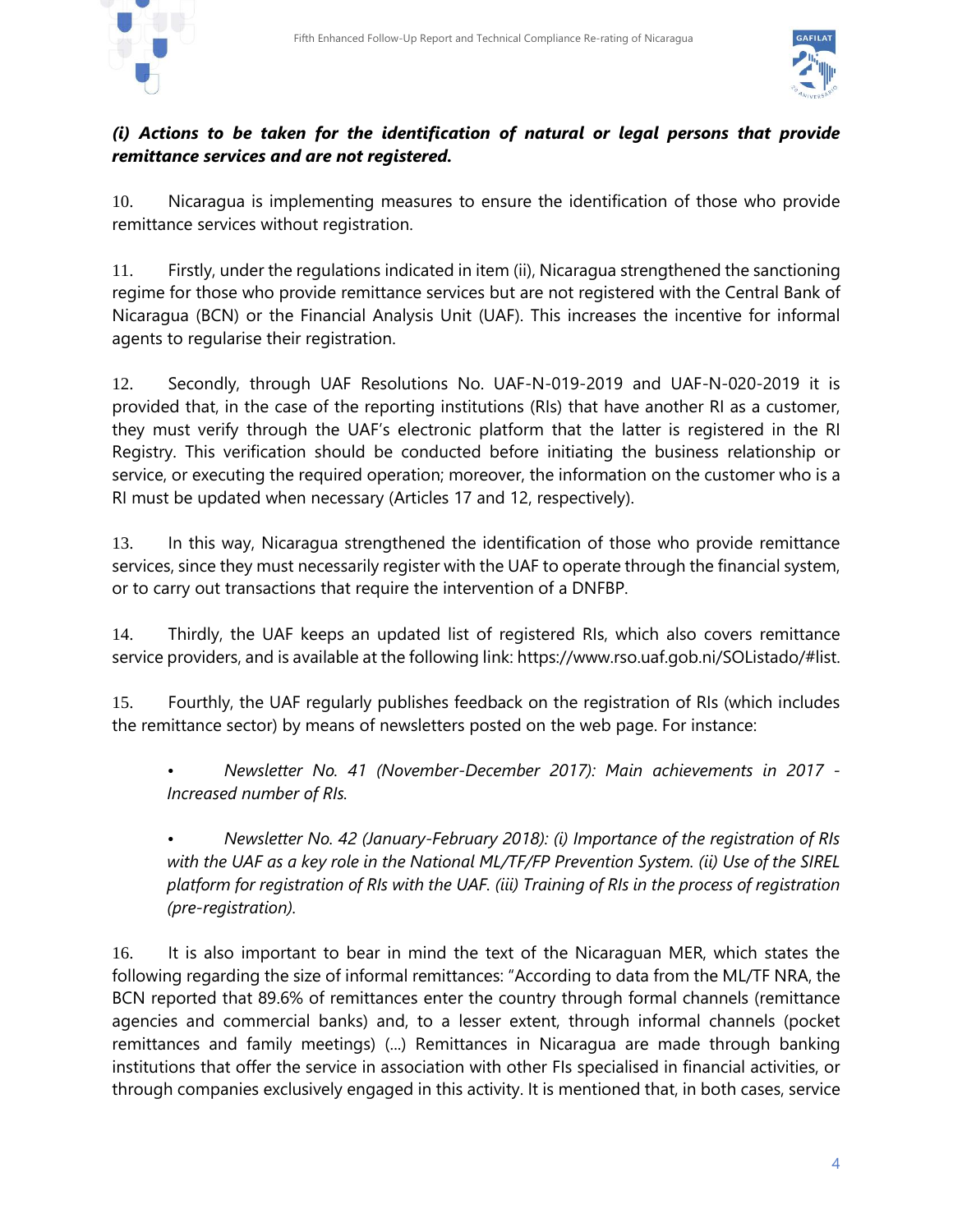



providers are governed by authorities—the Superintendence of Banks and Other Financial Institutions (SIBOIF) in the case of the former and the UAF in the case of the latter—which establish obligations for the prevention and detection of ML/TF." (See paragraph 89 of the MER)

17. Therefore, according to the information provided by the country, it has been demonstrated that banking institutions that provide remittance services are under the jurisdiction of the SIBOIF, while other institutions that provide remittance services and are not banking entities (even those that do so through informal means) are now under the jurisdiction of the BCN, which is the competent authority responsible for granting operating licences and registering natural and legal persons that provide remittance services.

18. It should also be noted that the UAF continues to develop efforts and actions for the identification and registration of entities that provide remittance services.<sup>2</sup> Without prejudice of the previous, the country should continue to adopt proactive measures in this regard.

#### *(ii) Determination of sanctions for failure to comply with registration obligations.*

19. Nicaragua adopted regulations to determine the sanctions applicable to persons engaged in remittance services who fail to comply with their registration obligations. The regime varies according to whether the person is a natural or legal person, as explained below.

20. According to Article 4 of Resolution CD-BCN-LIX-2-19, Regulation for Remittance Service Providers issued by the BCN (published in March 2020), the BCN has the power to authorise remittance service providers by granting licences for legal entities and registration for natural persons, as well as establishing the administrative violations and sanctions applicable under the regulatory framework.

21. In particular, in the case of banks subject to the supervision of the SIBOIF and microfinance institutions supervised by the National Commission of Microfinance (CONAMI) that provide remittance payment services, the BCN will not require a licence, in compliance with the provisions of its regulatory laws. Notwithstanding this, these entities must register and comply with the rest of the provisions of this regulation insofar as they are applicable, including their sanctioning regime.

22. Information on each regime is given below:

*(a) Sanctions for legal persons:*

<sup>2</sup> For example, through the national cooperation and coordination mechanisms, the Commercial Registries, the General Directorate of Revenues and the different Mayor offices of the country provide information to the UAF regarding elements such as the name of the natural or legal person that provides MVTS, phone number and geographic location. Therefore, the UAF sends them formal requests by writing and telephone, as well as "door-to-door" visits to urge them to register and report their obligations in the matter.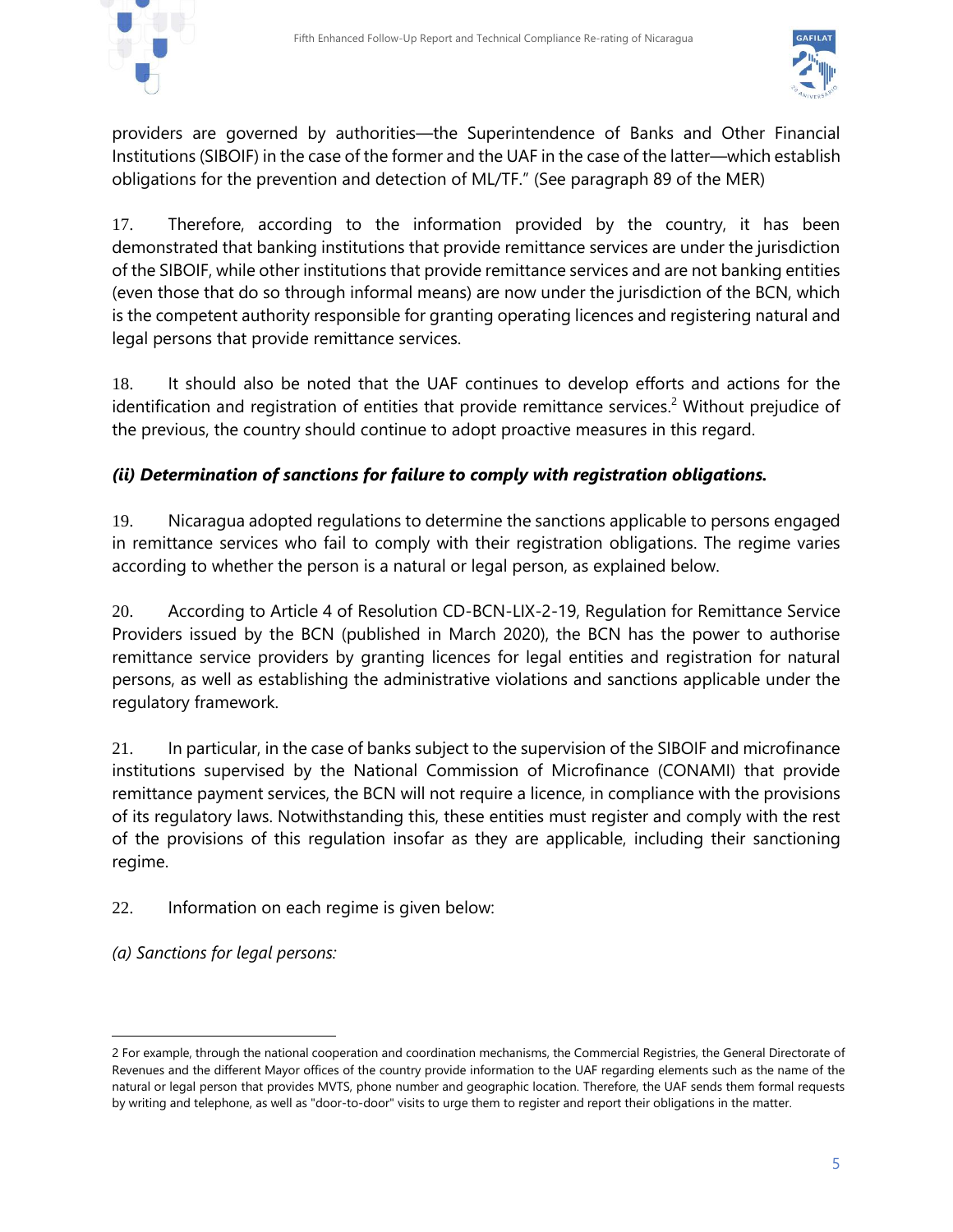



23. Article 12 of the aforementioned Regulation states that, in the event that a legal person provides remittance payment services without the respective licence and registration, a fine will be imposed on it in line with the serious violations defined, which implies the application of fines in favour of the National Treasury of 5,000 fine units, $3$  and the corresponding corrective measures and deadlines for remedying them will be indicated. (Article 10 of the Regulation)

24. Furthermore, Article 8.II.2 and 8.III.2 of Resolution UAF-022-2019 (Sanctions Regulations - May 2019), which is applicable to remittance service providers (Article 2.a.iv.), establish failure to register with the UAF as a serious and very serious offence. Sanctions may be imposed as follows (Art. 14):

• Serious violations: a) Fines between 3,001 and 8,000 fine units; b) temporary separation of the position of compliance officer, from one to six months; c) temporary suspension of the RI, from one to six months.

• Very serious violations: a) Fines between 8,001 and 15,000 fine units; b) permanent separation of the compliance officer; c) permanent suspension of activities; d) cancellation of registration as RI.

#### *(b) Sanctions for natural persons:*

25. In accordance with Article 21 of the Regulation, natural persons who provide remittance payment services and fail to comply with the applicable regulations and standards shall be subject to: (a) a written warning; (b) temporary suspension of registration; and (c) permanent suspension of registration.

26. Violations notified by the UAF in accordance with Law 976 shall also be considered as such. For these purposes, the Board of Directors of the BCN shall determine the respective type of sanction.

27. Furthermore, Article 8.II.2 and 8.III.2 of Resolution UAF-022-2019 (Sanctions Regulations - May 2019), which is applicable to remittance service providers (Article 2.a.iv.), establish failure to register with the UAF as a serious and very serious offence. Sanctions may be imposed as follows (Art. 14):

• Serious violations: a) Fines between 3,001 and 8,000 fine units; b) temporary separation of the position of compliance officer, from one to six months; c) temporary suspension of the RI, from one to six months.

<sup>&</sup>lt;sup>3</sup> Fine Unit: The value of each fine unit shall be equivalent to one US dollar and shall be converted into cordobas at the official exchange rate with respect to the United States dollar on the effective date of payment. (Article 3j) of Resolution CD-BCN-LIX-2-19, Regulation of remittance payment service providers.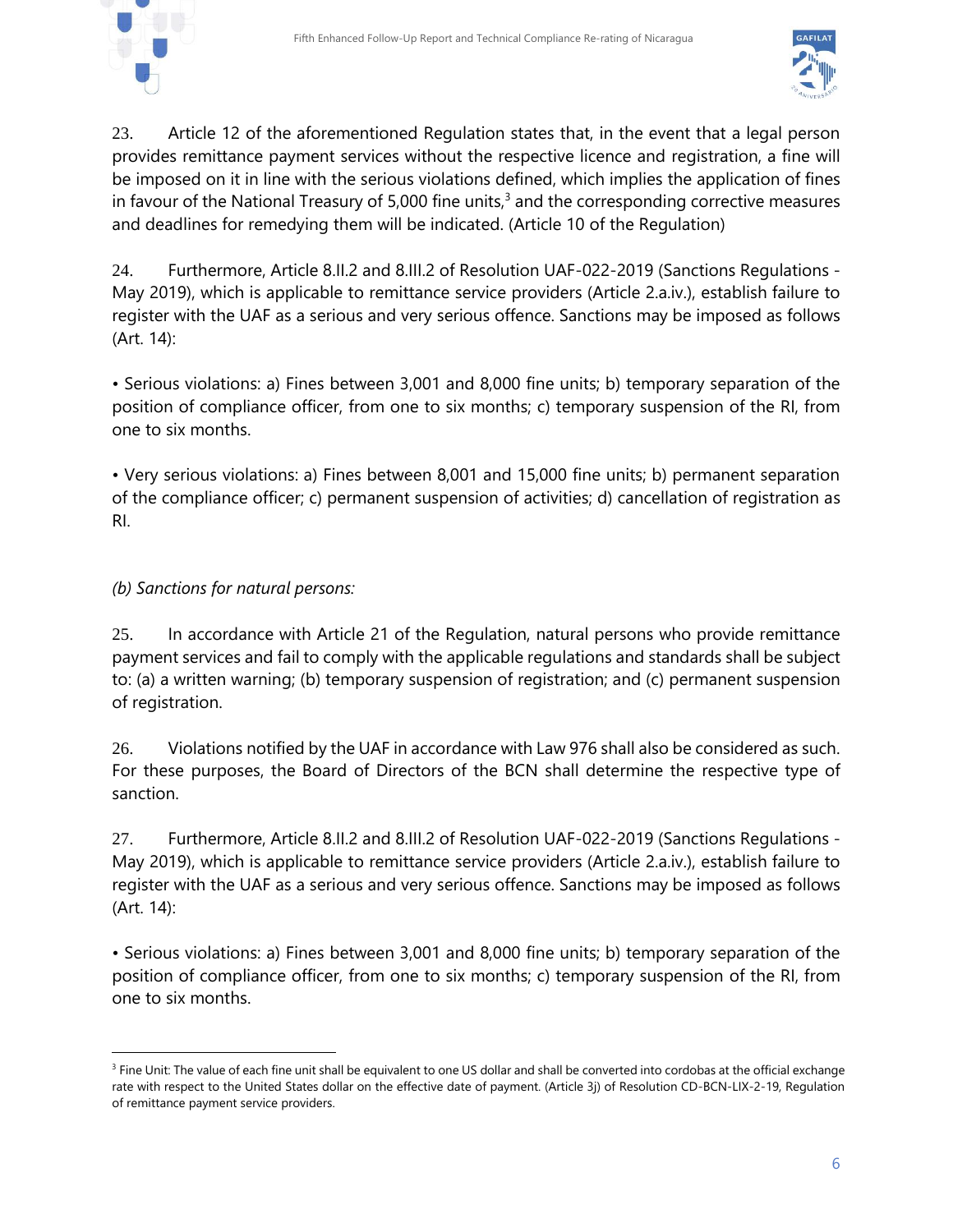



• Very serious violations: a) Fines between 8,001 and 15,000 fine units; b) permanent separation of the compliance officer; c) permanent suspension of activities; d) cancellation of registration as RI.

#### *Conclusion on the deficiencies of Criterion 14.2:*

28. With regard to deficiency (i), Nicaragua has implemented measures to identify informal remittance service providers for registration with the UAF. Without prejudice of the previous, the country must continue adopting proactive measures in this regard.

29. With regard to deficiency (ii), sanctions applicable to the remittance sector are considered to have been determined. In particular, the BCN and the UAF have established a framework of sanctions that could be proportionate and dissuasive for natural and legal persons that are not licensed or registered to operate. However, given the recent adoption of the sanctioning regime in this regard, there is no evidence yet of the application of sanctions to natural or legal persons that provide remittance services without the corresponding license or registration.

30. Consequently, the remaining aspects of Criterion 14.2 were largely addressed.

#### **b. Criterion 14.5:**

31. In relation to **criterion 14.5**, Nicaragua's Second Enhanced Follow-Up Report identifies the following deficiencies to be addressed:

- *i. There are no provisions for MVTS providers who use business partners (agents) to ensure their compliance with ML/TF/FP prevention measures.*
- *ii. The obligation of MVTS providers to train their business partners has not yet been addressed in the actions taken by the country.*
- 32. On this basis, the actions implemented to address them are analysed below.

#### *(i) Provisions to ensure compliance by agents with AML/CFT obligations*

33. Resolution UAF-N-019-2019 (AML/CFT regulations applicable to FIs - April 2019) provides for the obligation of RIs to develop and implement a due diligence policy with regard to their business partners, with a focus on ML/TF/FP risk.

34. This regulation includes remittance service providers, in accordance with Article 2.1.d. Indeed, it is envisaged that they should: (…) "3. Include agents in their ML/TF/FP prevention programme; 4. Verify that the agents comply with the respective policies, measures, and procedures in their ML/TF/FP prevention programme". (Article 44)

#### *(ii) Obligation to train agents*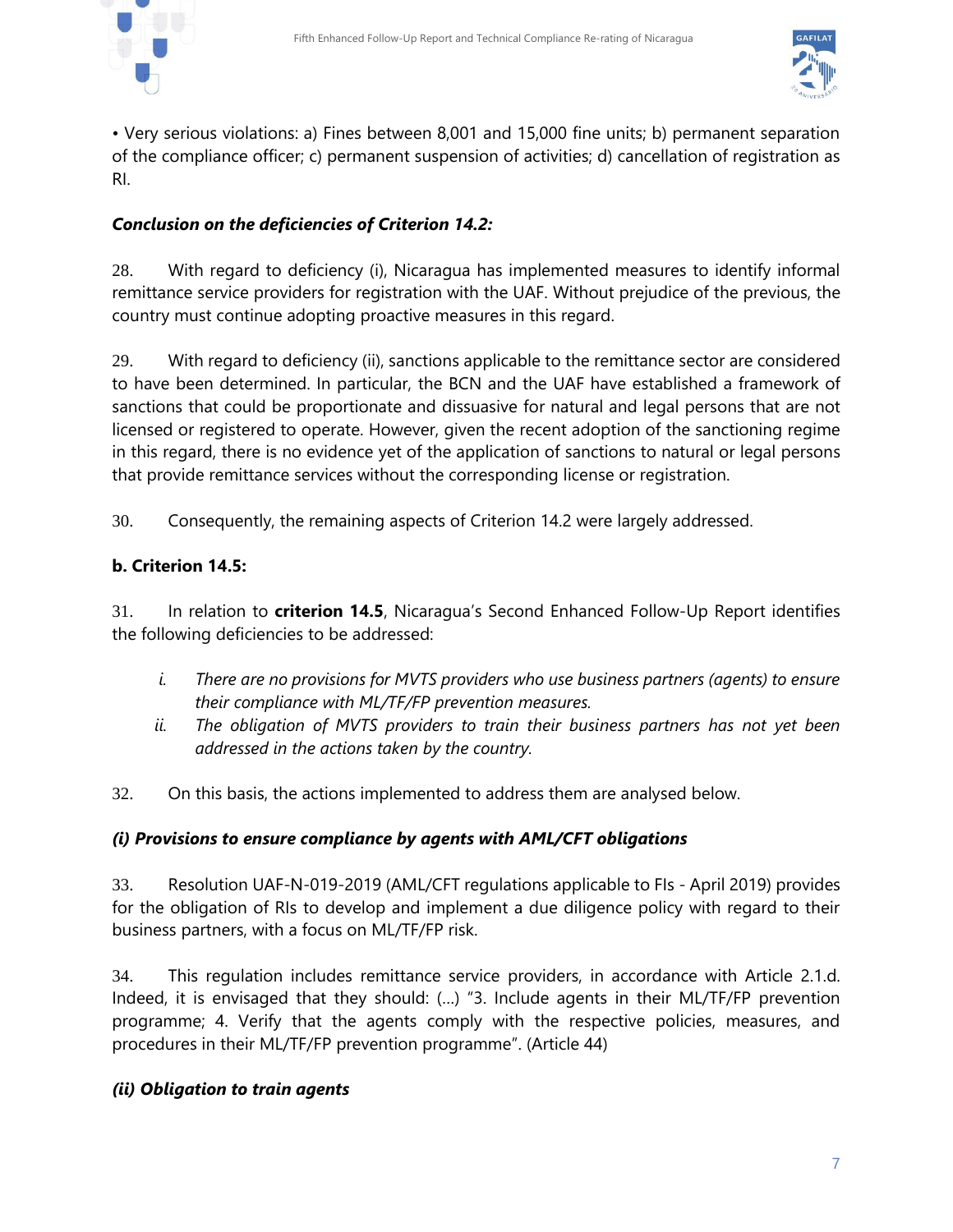



35. Resolution UAF-N-019-2019 of April 2019, which is applicable to FIs, establishes the obligation of RIs to adopt, finance, and implement training in AML/CFT/CFP matters. This resolution indicates that the general training level is aimed at all the staff, including directors, officers, employees, and business partners, and must be carried out at least once a year. (Articles 57 and 58.2)

### *Conclusion on the deficiencies of Criterion 14.5:*

36. With regard to deficiency (i), Resolution UAF-N-019-2019 of April 2019 is considered to cover the AML/CFT obligations for business partners (agents) in the remittance sector.

37. With regard to deficiency (ii), it is considered that the regulation in question also includes the obligation to provide training in AML/CFT matters to business partners.

38. Consequently, the deficiencies that had been identified as remaining aspects of Criterion 14.5 have been fully addressed.

#### *c. General assessment*

39. Nicaragua has made significant efforts to address the remaining deficiencies in this Recommendation.

40. In particular, the approval of Resolution CD-BCN-LIX-2-19, entitled "Regulation for remittance payment service providers", and the adoption of Resolution UAF-022-2019, Sanctions Regulation, through which a sanctioning framework in principle proportional and dissuasive has been established for natural and legal persons who provide remittance services and do not have a licence to operate or are not registered as RIs.

41. In addition, through the approval of Resolution UAF-N-019-2019 (UAF-AML/CFT/CFP Regulations applicable to FIs), provisions have been created for remittance service providers who use business partners (agents) to ensure their compliance with ML/TF/FP prevention measures; and to develop training plans for their business partners.

42. It has also implemented measures aimed at identifying those who provide remittance services without a licence or registration, in order to achieve the corresponding registration with the UAF. Without prejudice to it, the country should continue to adopt proactive measures in this regard. Additionally, given the recent adoption of the sanctioning regime, there is no evidence yet of the application of proportional and dissuasive sanctions to natural or legal persons that provide remittance services without the corresponding license or registration.

43. It is therefore considered that most of the deficiencies have been addressed and it is proposed that the rating be raised to **Largely Compliant**.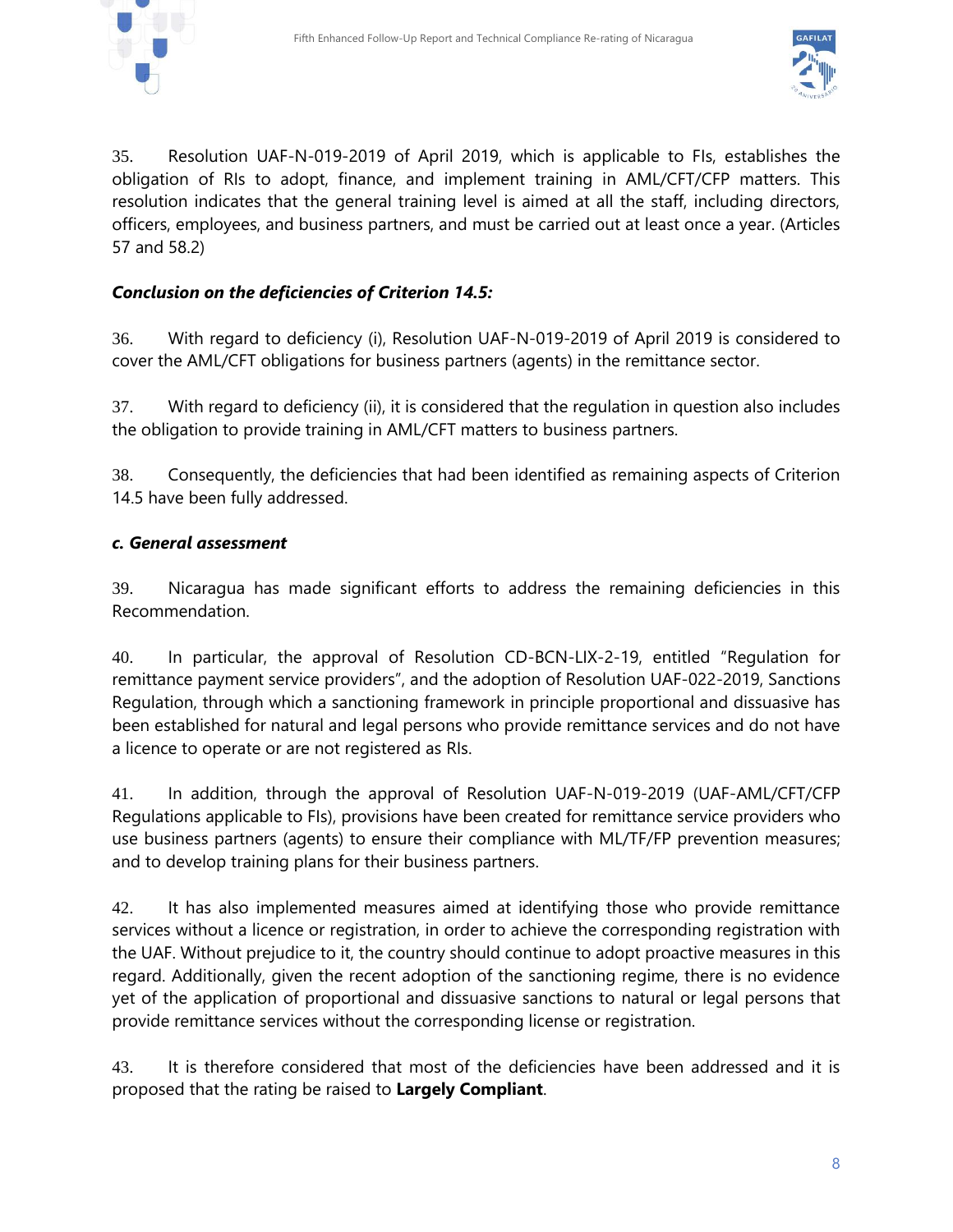



### **Recommendation 35 - Sanctions (originally rated PC – re-rated LC)**

44. With regard to criteria 35.1 and 35.2, the Fourth Enhanced Follow-Up Report of Nicaragua states in paragraph 155 that the following deficiencies persist:

- *i. The SIBOIF does not have sanctioning provisions in line with R. 35 in relation to TF within the preventive model for banks and other FIs (except insurance companies).*
- *ii. There is no sanctioning framework for the securities market sector in AML/CFT matters.*

45. As background, it should be noted that the legal framework provided by the country corresponding to Law 316 (Law on the Superintendence of Banks and Other Financial Institutions), Law 561 (General Law on Banks, Non-Banking Financial Institutions and Financial Groups), Law 733 (General Law on Insurance, Reinsurance and Bonds), Law 587 (Capital Markets Law), General Regulation on the Imposition of Fines, Resolution No. CD-SIBOIF-410-1-MAR14- 2006 and Regulation on the Imposition of Fines on Insurance, Reinsurance and Bonding Companies, Resolution No. CD-SIBOIF-803-1-OCTU18-2013, and Law 734 (Law on General Deposit Warehouses), was previously analysed in the Nicaraguan MER.

46. On this basis, the actions implemented to address the deficiencies mentioned are analysed below.

#### **a. Criterion 35.1**

l

#### *(i) Criterion 35.1 – SIBOIF's sanctioning regime for TF matters*

47. The SIBOIF issued Resolution No. CD-SIBOIF-1147-1-DICl 7-2019, entitled "Regulation to Amend the General Regulation on the Imposition of Fines" (January 2020), by which Article 10 of the regulation was amended and the possibility of sanctioning FIs for non-compliance with their obligations in terms of ML/TF/FP was incorporated.

48. It should be noted that the regulation is applicable to banks, non-banking financial companies, companies holding shares in financial groups, as well as second-tier banks.

49. The regulation includes, in addition to violations and penalties for non-compliance with the measures for preventing ML, violations and penalties for non-compliance with measures for preventing TF and FP. The sanctions provided for range from 5,000 to 60,000 fine units (each fine unit is equivalent to USD 1).<sup>4</sup>

<sup>4</sup> Resolution No. CD-SIBOIF-410-1-MAR14-2006, General Regulation on the Imposition of Fines: Art. 1.b Fine Unit: In accordance with the provisions of Article 159 of the General Banking Law, the value of each fine unit shall be equivalent in national currency to one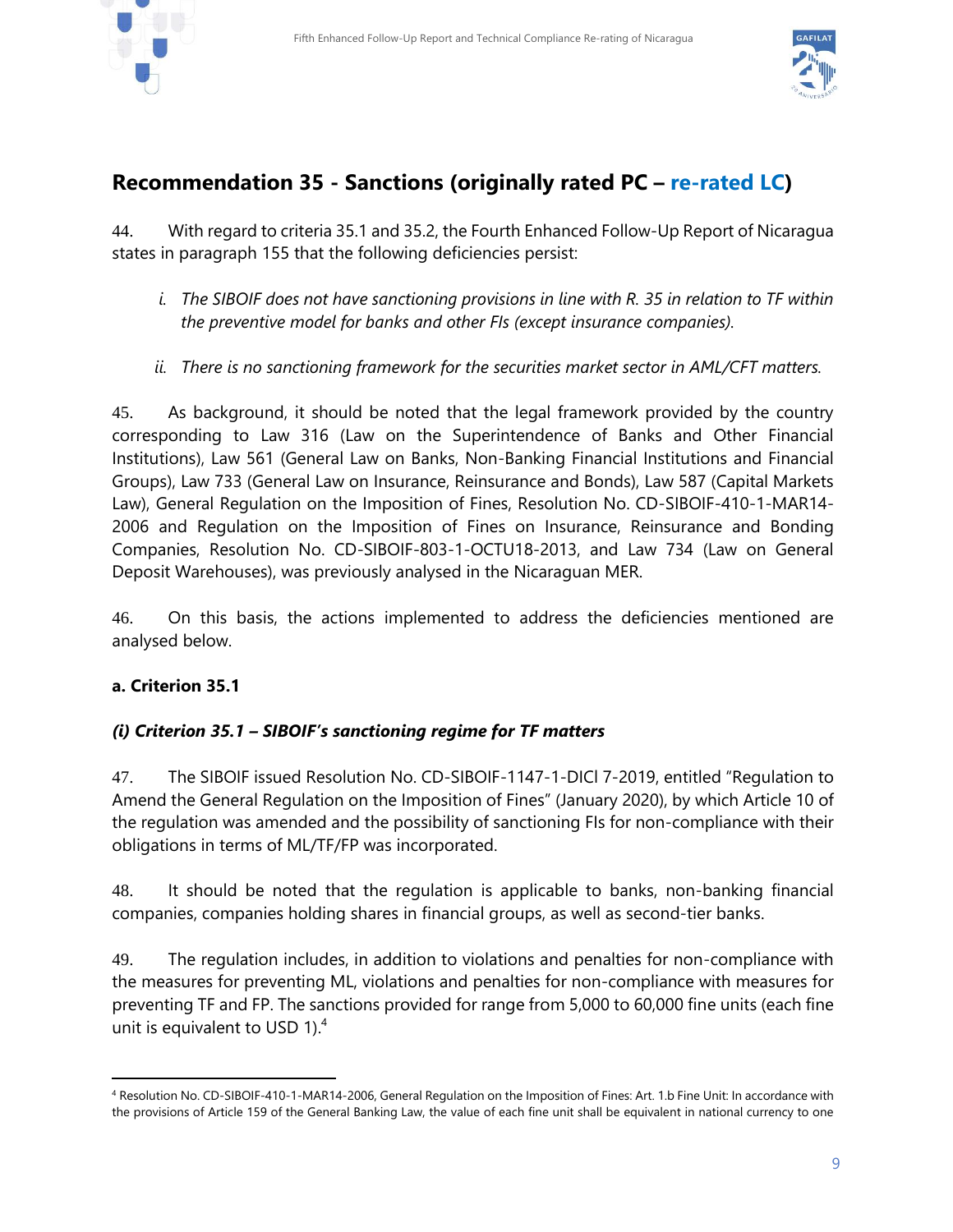

#### *(ii) Criterion 35.1 – Securities market sanctioning regime*

50. With regard to the deficiency concerning the lack of an AML/CFT sanctioning framework for the securities market sector, Resolution CD-SIBOIF-1138-1-NOV13-2019, entitled "Regulation on the imposition of sanctions on securities market entities for non-compliance with AML/CFT/CFP matters" (December 2019), lists the sanctions applicable to non-compliance with the legal provisions and regulations of the AML/CFT system, without prejudice to other criminal, civil and administrative liabilities that may be established in accordance with the applicable laws applicable to securities market entities. (Article 4).

51. The range of fines is between NIO 25,000 to NIO 47,000 (equivalent to amounts between USD 731.63 and USD 1,375.46).<sup>5</sup>

52. Some of the infringements for which the penalty is NIO 47,000 are:

- Lack of an AML/CFT/CFP programme.
- Failure to send monthly cash transaction reports (CTRs).
- Failure to inform the competent authority about the failure to conduct reportable cash transactions in the month.
- Failure to have a compliance officer or ML/TF/FP prevention administrator and his or her respective deputy.
- Appointing or designating the compliance officer or ML/TF/FP prevention administrator to hold another position or functions simultaneously without prior authorization from the superintendent.
- Failure to have a code of conduct containing policies adopted by the board of directors to manage ML/TF/FP risks.

53. A regime of sanctions has been established for the securities market, as it can be seen. However, reference should be made to the proportionality and dissuasiveness of the applicable sanctions.

54. To this end, it is necessary to bear in mind, beyond the amount of the applicable fine, the range of available sanctions and the materiality of the sector, since this will help to understand whether it is a sanctioning regime that fully meets the elements required by the standard.

55. It is important to mention that, according to paragraph 84 of the Nicaraguan MER, the assets of the financial system regulated by the SIBOIF amounted to USD 6.660.472.000 (six billion

US dollar, in accordance with the official exchange rate established by the Central Bank of Nicaragua, in force on the date the penalty is imposed.

<sup>&</sup>lt;sup>5</sup> Exchange rate as of April 30, 2020: 34.17 cordobas per USD. Source: [https://www.bcn.gob.ni/estadisticas/mercados\\_cambiarios/tipo\\_cambio/cordoba\\_dolar/index.php](https://www.bcn.gob.ni/estadisticas/mercados_cambiarios/tipo_cambio/cordoba_dolar/index.php)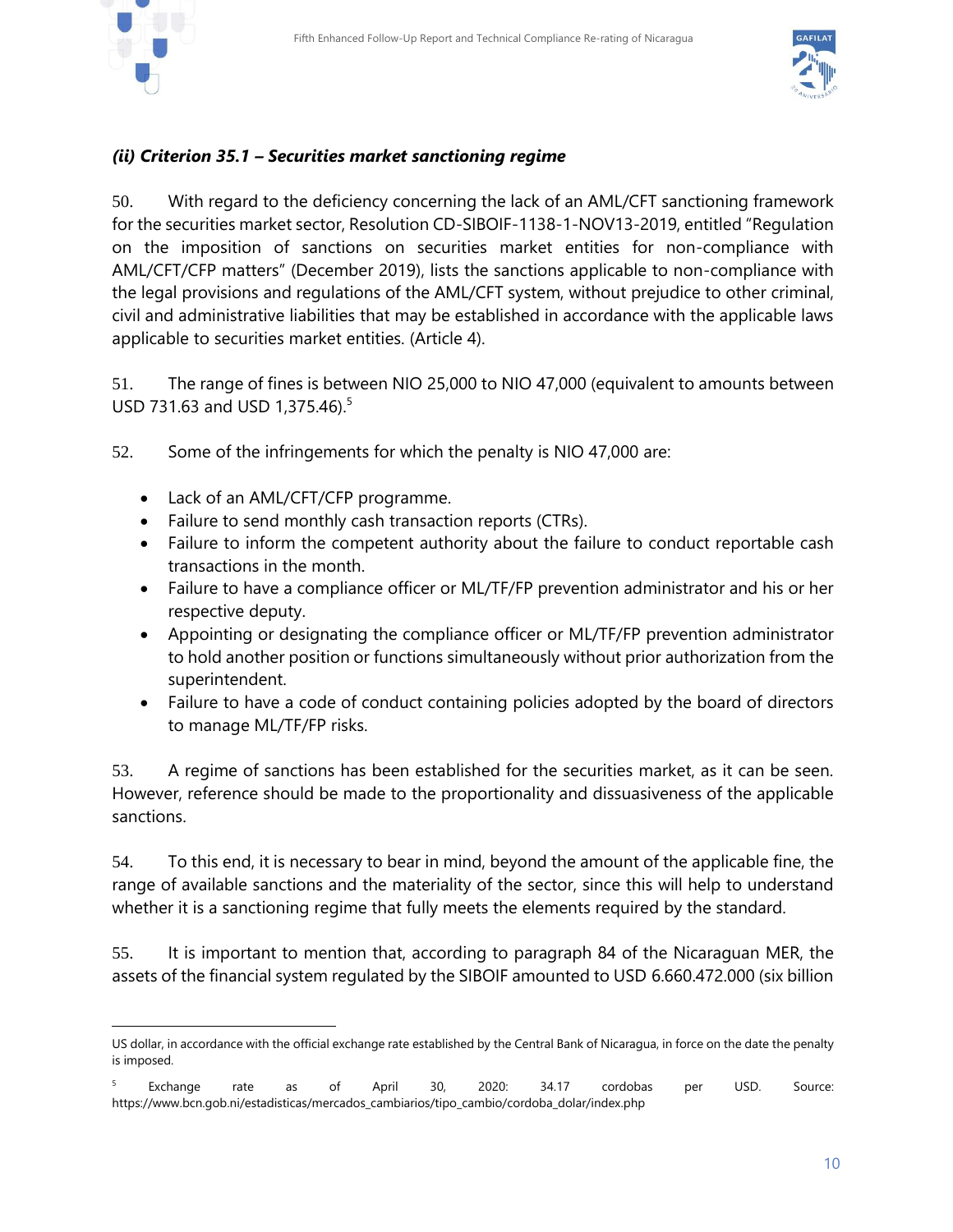



six hundred sixty thousand four hundred seventy-two dollars). According to the December 2015 publications, the banks were the leaders in this category.

56. Likewise, paragraph 86 states that the assets of the securities sector as at June 30, 2016 amounted to 219,0 million cordobas<sup>6</sup>, which represented 0.10% of the assets of the financial system, placing it in the sixth position in the system's total assets composition. The sector is made up of 5 stock exchange firms, 1 Nicaraguan stock exchange, 1 stock market, and 1 investment fund company, with a total of 8 institutions. (See paragraph 87 of the MER).

57. As of March 31, 2020, the assets of the securities sector corresponded to USD 9.660,400 (nine million six hundred sixty thousand four hundred dollars), which represents 0.10% of the assets of the Nicaraguan financial system, with the banking sector in first place with USD 6,566,264.000 (six billion five hundred sixty-six thousand two hundred sixty-four dollars), representing 90.2% of the system's assets.<sup>7</sup>

58. The sector continues to be made up of 5 stock exchange firms, 1 Nicaraguan stock exchange, 1 stock market, and 1 investment fund company, with a total of 8 institutions. The products offered are government bonds, commercial paper bonds, and shares, and are classified into public, private and foreign.

59. In view of the elements described, it can be seen that Nicaragua has established a sanctioning framework for non-compliance with AML/CFT measures in the securities sector, which is a positive element. Notwithstanding this, the established sanctioning regime does not appear to have a wider range of sanctions that would allow violations to be sanctioned in a sufficiently proportionate and dissuasive manner (for example, through the application of warnings, reprimands, more onerous fines, suspension or cancellation of the licence to operate).

60. Thus, although the regulation established the possibility of sanctioning with fines of up to a certain amount for AML/CFT violations in the securities sector, the deficiency identified is not fully addressed.

61. However, considering the low materiality of the sector in terms of ML/TF, both because of its characteristics and low impact on the total volume of the country's financial assets, it is not considered to be a significant deficiency.

#### *b. Criterion 35.2*

l

*(i) Criterion 35.2 – SIBOIF's sanctioning regime for TF matters applicable to directors and senior managers.*

<sup>6</sup> USD 7,654.500 (seven million six hundred fifty-four thousand five hundred dollars) (Exchange rate as of June 30, 2016: 28.61).

<sup>7</sup> Amounts expressed in thousands. The figures correspond to portfolio balance. Exchange rate as of 03/31/2020: 34.0877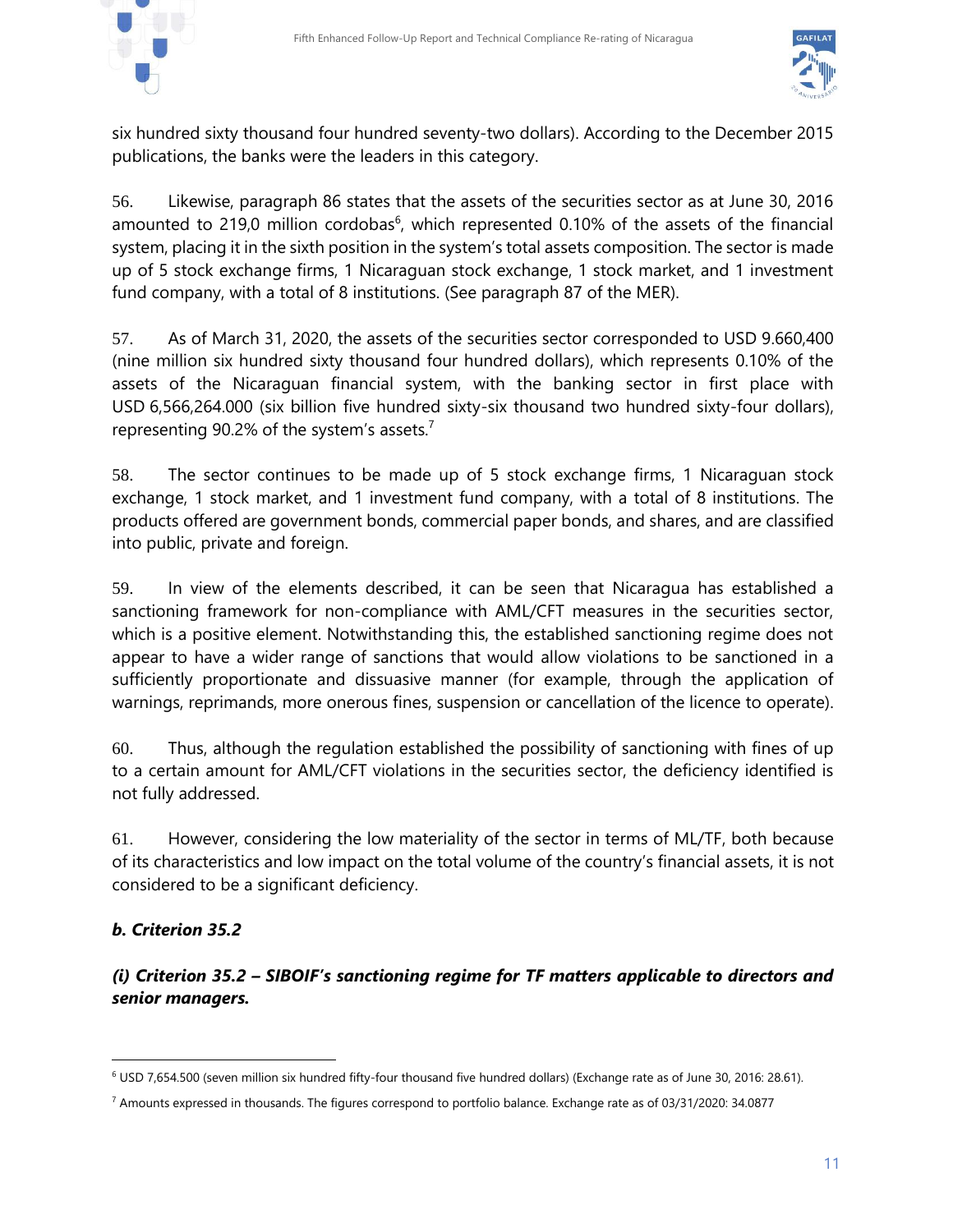



62. Regarding the deficiencies on sanctioning provisions applicable to directors and senior managers of FIs regulated by the SIBOIF, the "Regulation to Amend the General Regulation on the Imposition of Fines" establishes the possibility of applying a fine between 10.000 and 50.000 fine units when the director discloses or informs the customer that his/her transaction is being analysed or considered for a possible STR (associated with TF/FP) or informs him/her that such a report was submitted.

#### *(ii) Criterion 35.2 – Securities market sanctioning regime applicable to directors and senior managers.*

63. In addition, Articles 4.d and 4.i of the Regulation on the imposition of sanctions on securities market entities for non-compliance with AML/CFT matters establishes sanctions with a fine of NIO 47,000 (USD 1,375.47):<sup>8</sup>

• When the legal representative, director, manager, officer, compliance officer or ML/TF/FP prevention administrator or any other employee of the entity discloses, tips-off, or reports directly or indirectly to the customer that his/her transaction is being analysed or considered for a possible ML/TF/FP STR; or, informs him/her that such a report was filed. Without prejudice to the responsibilities and other criminal, civil and administrative consequences that may arise in accordance with the respective laws.

• When the person in any of the following categories: Legal representative, director, manager, official or compliance officer or ML/TF prevention administrator, in charge of the enforcement of the laws and regulations on the matter, does not comply and/or deficiently complies with his functions and/or responsibilities that the law confers on him/her and/or those that the internal policies and provisions of the institution itself confers on him/her.

#### *c. Conclusion:*

l

64. With regard to deficiency (i), it is considered that Resolution No. CD-SIBOIF-1147-1-DICl 7-2019 incorporated the possibility of sanctioning financial institutions for non-compliance with their TF obligations, so this element is fully addressed.

65. With regard to deficiency (ii), it is considered that Nicaragua has made progress through the publication of Resolution CD-SIBOIF-1138-1-NOV13-2019, which provides for the application of fines for the securities market sector. However, the sanctions established are not sufficient to consider that the deficiency has been addressed since it was not established a range of sanctions that allows for a fully dissuasive and proportional regime. Notwithstanding this, considering the low materiality of the sector in terms of ML/TF, both because of its characteristics and low impact on the total volume of the country's financial assets, it is not considered to be a significant

<sup>&</sup>lt;sup>8</sup> Exchange rate as of April 30, 2020: 34.17 cordobas per USD. Source: [https://www.bcn.gob.ni/estadisticas/mercados\\_cambiarios/tipo\\_cambio/cordoba\\_dolar/index.php](https://www.bcn.gob.ni/estadisticas/mercados_cambiarios/tipo_cambio/cordoba_dolar/index.php)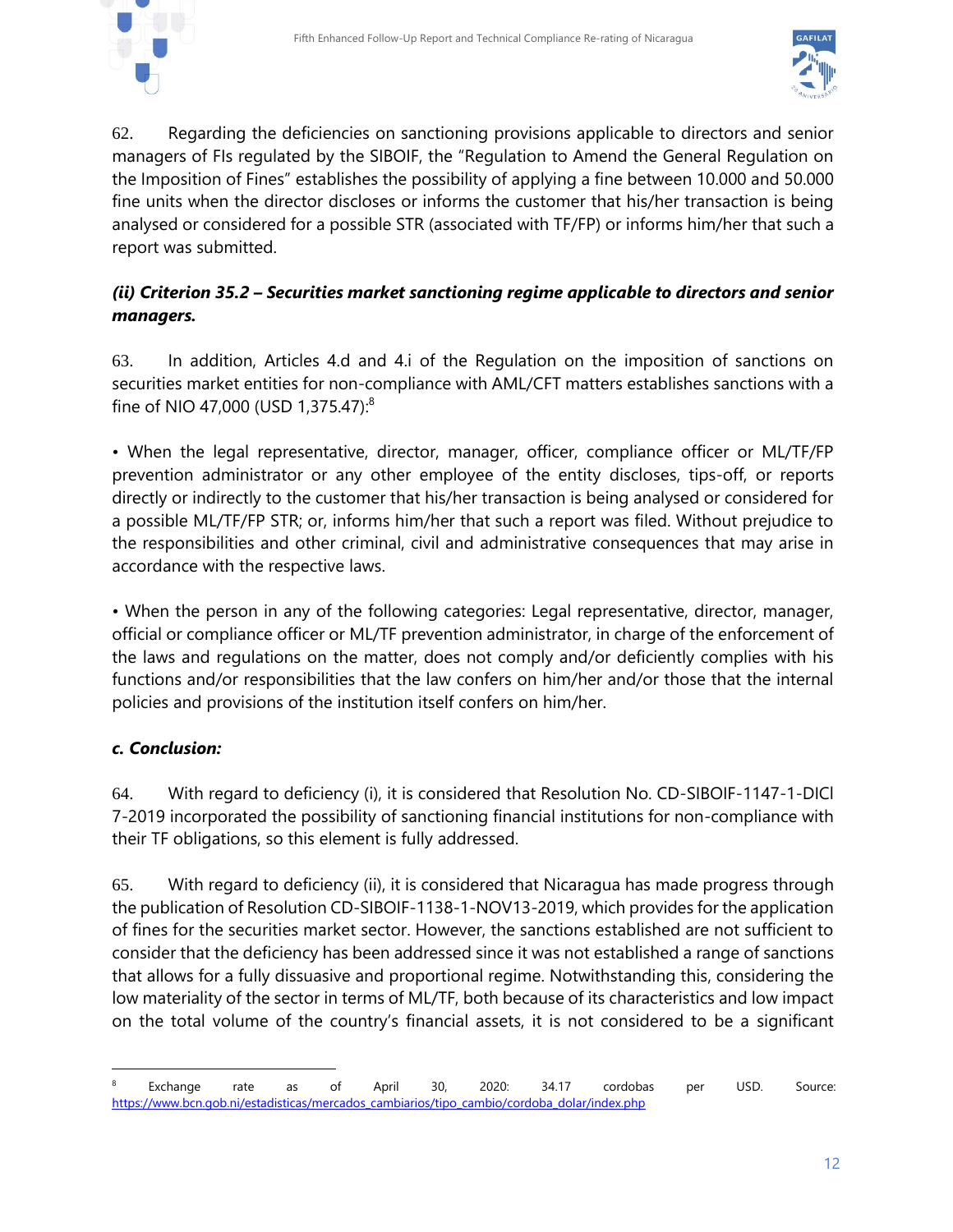



deficiency. As a consequence, it is not an obstacle to consider that the deficiency has been largely addressed.

#### *d. General assessment*

66. Nicaragua has made important efforts through the publication of Resolution No. CD-SIBOIF-1147-1-DICl 7-2019 through which the possibility of sanctioning financial institutions for non-compliance with their TF obligations was incorporated; therefore, the deficiency identified in this area has been fully addressed.

67. In addition, the country has made progress through the publication of Resolution CD-SIBOIF-1138-1-NOV13-2019, which provides for the application of fines up to a certain amount for the securities market sector for non-compliance with AML/CFT/CFP measures. However, there is no provision establishing a range of sanctions to ensure a fully dissuasive and proportionate regime. Notwithstanding this, considering the low materiality of the sector in terms of ML/TF, both because of its characteristics and low impact on the total volume of the country's financial assets, it is not considered to be a significant deficiency. Therefore, it is proposed that the rating be changed to **Largely Compliant.**

#### *3.2 Progress on Recommendations that were amended since the adoption of the MER*

68. Since the adoption of Nicaragua's MER in 2017 and the request for re-rating discussed in December 2019, the FATF amended Recommendation 15. By virtue of the foregoing, the following section analyses Nicaragua's compliance with the new requirements.

# **Recommendation 15 – New technologies (originally rated PC – re-rated NC)**

69. The Nicaraguan MER identified weaknesses in criterion R.15.1:

- *i. Some FIs are not covered by existing provisions.*
- *ii. There are no provisions for the country to identify and assess ML/TF risks that may arise with respect to the development of new products and new business practices, including new delivery mechanisms, and the use of new technologies or technologies under development for new or existing products.*

70. With regard to the first deficiency, paragraph 3 of Nicaragua's Second Enhanced Follow-Up Report describes the adoption of Law 977, the Law against Money Laundering, Terrorist Financing and the Financing of the Proliferation of Weapons of Mass Destruction (Law against ML/TF/FP) (August 2019), whose Article 9 incorporates FIs pending designation as RIs (factoring, leasing, and microfinance intermediary financial institutions outside CONAMI).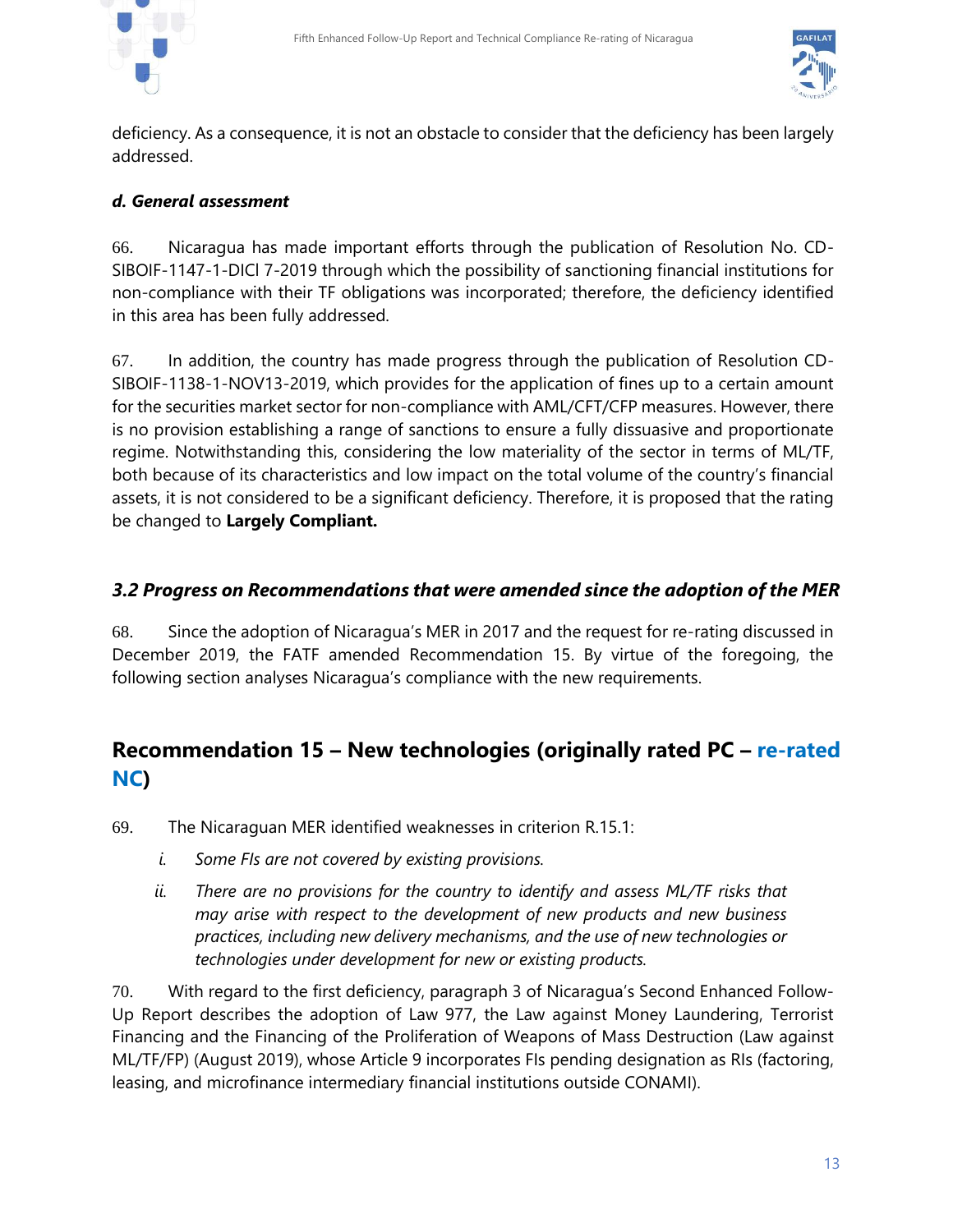



71. Furthermore, in response to the second deficiency, the country informed progress, which is detailed in the following sentences. On the one hand, Nicaragua informed that an action plan on virtual assets and VASPs was established. This action plan consists on the development of a study and risk analysis, the development of a technical-juridical proposal concerning VA and payment methods, and the issuance of regulation at the national level. Among other aspects, it is expected also to establish a VASPs registry.

72. Additionally, the country indicated that there is work in progress son the drafting of such regulations, with the aim of issuing them and including the VASPs in the AML/CTF/CPF regime. Nicaragua also reported that a draft regulation on fintech services providers is also being developed, and its issuance is expected to occur in short (the country has been progressing in this field, however, due to the pandemic some actions had to be re-scheduled).

73. On the other hand, by means of Article 6 of the Law against ML/TF/FP the National AML/CFT/CFP Commission (Article 6) was established and its functions include the periodic assessment of national risks related to ML/TF/FP, which also includes the analysis of products, services, and new technologies (Article 7.1.a).

74. Article 14, paragraphs 1 and 2 of the AML/CFT/CFP Law requires all RIs to individually assess their particular AML/CFT/CFP risks for products, services, operations or transactions, distribution and delivery channels, use of new technologies for both new and existing services. Assessments should be documented, regularly updated and the findings reported to the respective Supervisor.

75. Articles 4.3.c and 4.4.a of Resolution No. UAF-N-019-2019, the UAF-AML/CFT/CFP Regulations, provide for the obligation of FIs under UAF supervision to identify, evaluate and understand their own inherent and residual ML/TF/FP risks every two years. The assessment shall contain the products, services, and operations, as well as the channels through which they are provided and the analysis of the ML/TF/FP risks that may arise in relation to:

a. The development of new business practices; and

b. The use of new technologies or developing technologies for the provision of their products or services, particularly those that could promote the anonymity of natural and legal persons, who request or make use of their services.

76. CONAMI approved Resolution No. CD-CONAMI-008-01AG007-2018, Regulation for the Prevention of ML, TF and FP, applicable to microfinance institutions and microfinance intermediary financial institutions, supervised by CONAMI (November 2018), whose Article 31 states that each microfinance institution must develop policies, procedures, and systems for the assessment of ML/TF/FP risks, including the definition of the matrix or matrices applicable to the evaluation of new products and services, the technologies and distribution channels used. The assessments will be conducted prior to their release in the design, development, testing, approval, and implementation phases.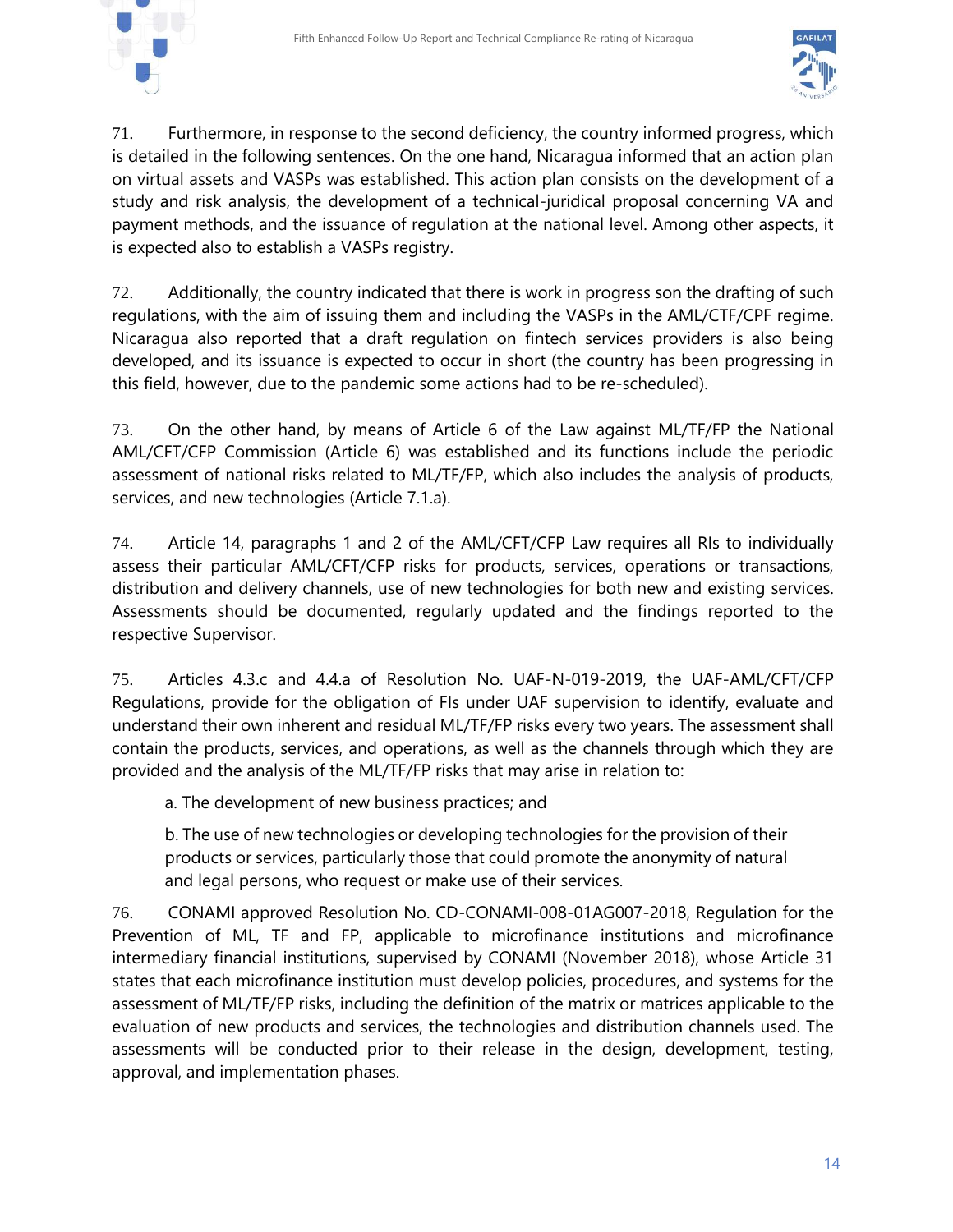

l



77. The SIBOIF issued External Circular DS-VSIB-DSPLD-1721-04-2019-MMDO (April 2019) applicable to all entities under its regulation and supervision: Guidelines for strengthening ML/TF/FP prevention programmes, in terms of CDD measures, thresholds for occasional transactions, and on new technologies, in particular in paragraph 6, which states the following:

"6) Each Supervised Entity should identify and evaluate ML/TF/FP risks that may arise with respect to the development of new products and new business practices, including new delivery mechanisms, and the use of new technologies or technologies under development for new or existing products; and should:

a) Develop policies, procedures, and systems for the assessment of ML/TF/FP risks, including the definition of the applicable matrix(es) to be used prior to the approval and launching of new or existing products and services and distribution channels, to be applied in the design, development, testing, approval and implementation phases.

b) Reassess the existing ML/TF/FP risks in the redesign, modification, or innovation of operations, products, services, channels, and/or means of payment and/or existing lines of business through the use and application of new technologies.

c) Take appropriate measures to manage and mitigate the risks identified and include them in its Risk Prevention Handbook".

78. In addition, on May 4, 2020, the SIBOIF issued guidelines on the risk-based approach (RBA) in AML/CFT/CFP matters following Covid-19, which requires FIs under its supervision to apply a RBA to examine, identify, and address the threats, vulnerabilities, and potential new risks that are emerging as a result of Covid-19, based on products, services, and uses of new technologies, among other aspects; and based on the findings, take the necessary measures for their mitigation in order to avoid the use and exploitation of the national financial system for ML/TF/FP purposes.<sup>9</sup>

79. Regarding Criteria 15.4 to 15.11, Nicaragua informed that they are working in the drafting of the relevant regulations, aimed at covering the VASP in the AML/CTF/CPF regime and applying the required controls to the sector. Without prejudice to the previous, at present no measures in force addressing these aspects are envisaged.

<sup>9</sup> It should be mentioned that on July 7th, 2020, the SIBOIF issued the Circular DS-DSPLD-1527-07-2020/LAME, addressed to the banking entities, and containing provisions on ML/TF risk management. This regulation requires the reporting entities to improve their policies, procedures, and controls with a risk-based approach to effectively manage their SIPAR LD/FT/FP or preventive program. These measures should be based in the Basel Committee guidelines "Sound management of risks related to money laundering and financing of terrorism", to mitigate the potential ML/TF/PF abuse of the domestic financial system by the organized crime, which could result from the vulnerabilities affecting the banks, especially those arising from the new modalities or conditions they are applying as part of the biosecurity measures taken to reduce risks of COVID-19 contagion. Notwithstanding the previous, this provision entered into force after the deadline established by the 4th Round Procedures (at least 6 months in advance to the Plenary Meeting where the report would be discussed). Therefore, this provision could not be considered in this report, while it could be analyzed in future requests.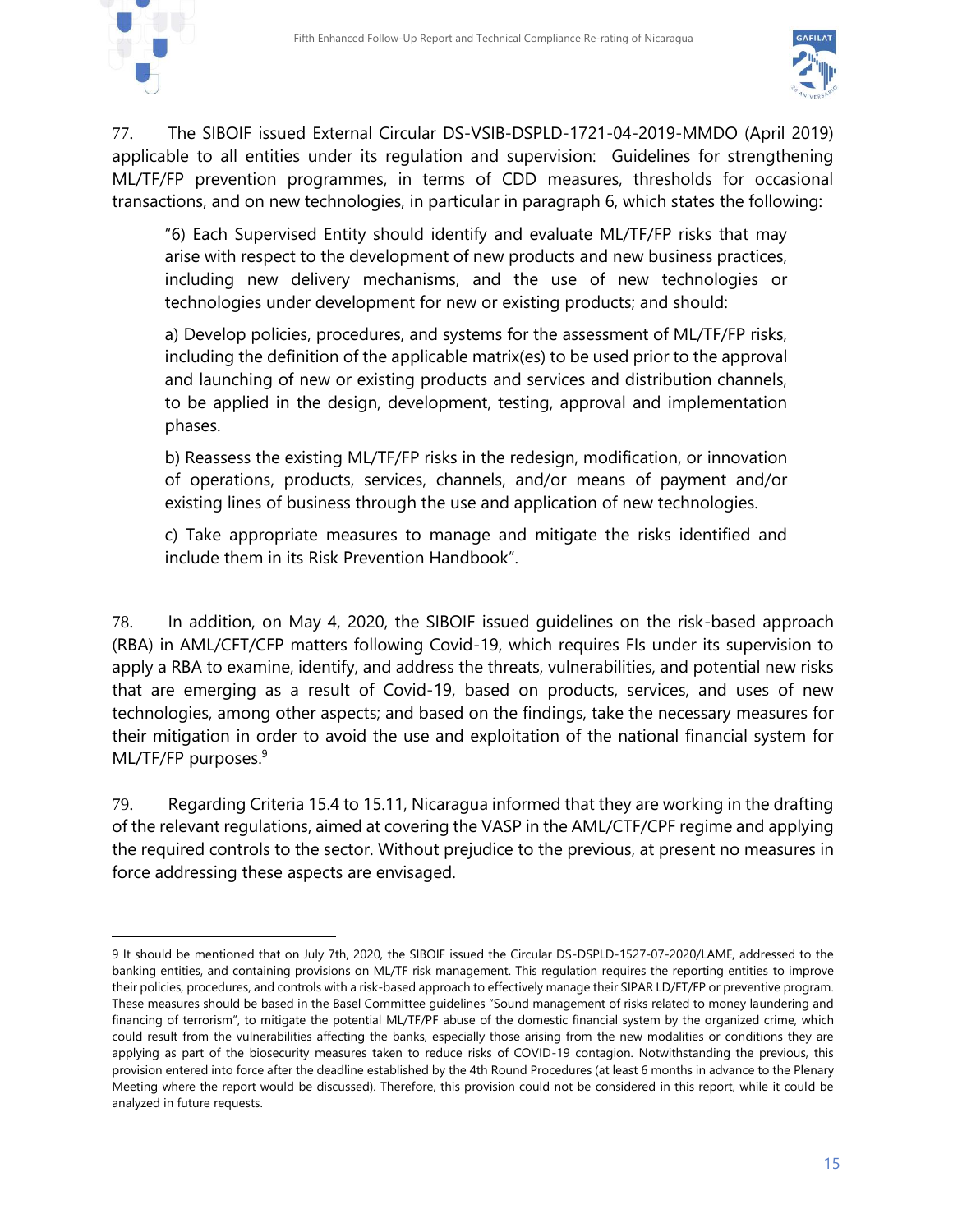



#### *Conclusion*

80. Therefore, FIs under the supervision of the UAF, SIBOIF, and CONAMI have obligations in place for the identification and assessment of ML/TF risks required in criterion 15.1. In addition, it is highlighted that the country is undertaking work to adopt several measures to address these elements. However, according to the information analysed, at present there is no indication that the ML/TF risks that could arise with regard to the development of new products and new commercial practices and the use of new technologies or technologies under development for new or existing products have yet been identified or assessed at the country level.

81. With regard to criterion 15.3, while the country is working on several measures aimed at addressing the subject, it is not yet apparent that the ML/TF risks arising from virtual asset activities and from the activities or operations of virtual asset service providers (VASPs) have been assessed. No evidence is given that a RBA has yet been applied to ensure that measures to prevent or mitigate ML/TF are proportionate to the identified ML/TF risks; and that the VASPs have been required to take appropriate steps to identify, assess, manage, and mitigate their ML/TF risks, as required in criteria 1.10 and 1.11.

82. With respect to criteria 15.4 to 15.11, the country informed progress with regard to drafting regulations, although at presents no measures in force are envisaged to consider these Criteria addressed.

#### *General assessment*

83. Considering the analysis of the provisions provided by Nicaragua in Law 977 and its amendments, the UAF-AML/CFT/CFP Regulations, the External Circular of the SIBOIF DS-VSIB-DSPLD-1721-04-2019-MMDO, and Resolution No. CD-CONAMI-008-01AG007-2018, Regulation for the Prevention of ML, TF, and FP, FIs under the supervision of the UAF, SIBOIF and CONAMI have obligations in place for the identification and evaluation of the ML/TF risks required by criterion 15.1.

84. Likewise, the SIBOIF has issued Guidelines on the RBA in AML/CFT/CFP matters following Covid-19, where FIs under its supervision are required to apply a RBA to examine, identify, and address the threats, vulnerabilities, and potential new risks that are emerging as a result of Covid-19, based on products, services, and uses of new technologies.

85. Without prejudice to the above, and despite the fact that the country is actively working to adopt several measures and actions concerning this subject, at present there is no indication that the ML/TF risks that could arise with regard to the development of new products and new commercial practices and the use of new technologies or technologies under development for new or existing products have yet been identified or assessed at the country level.